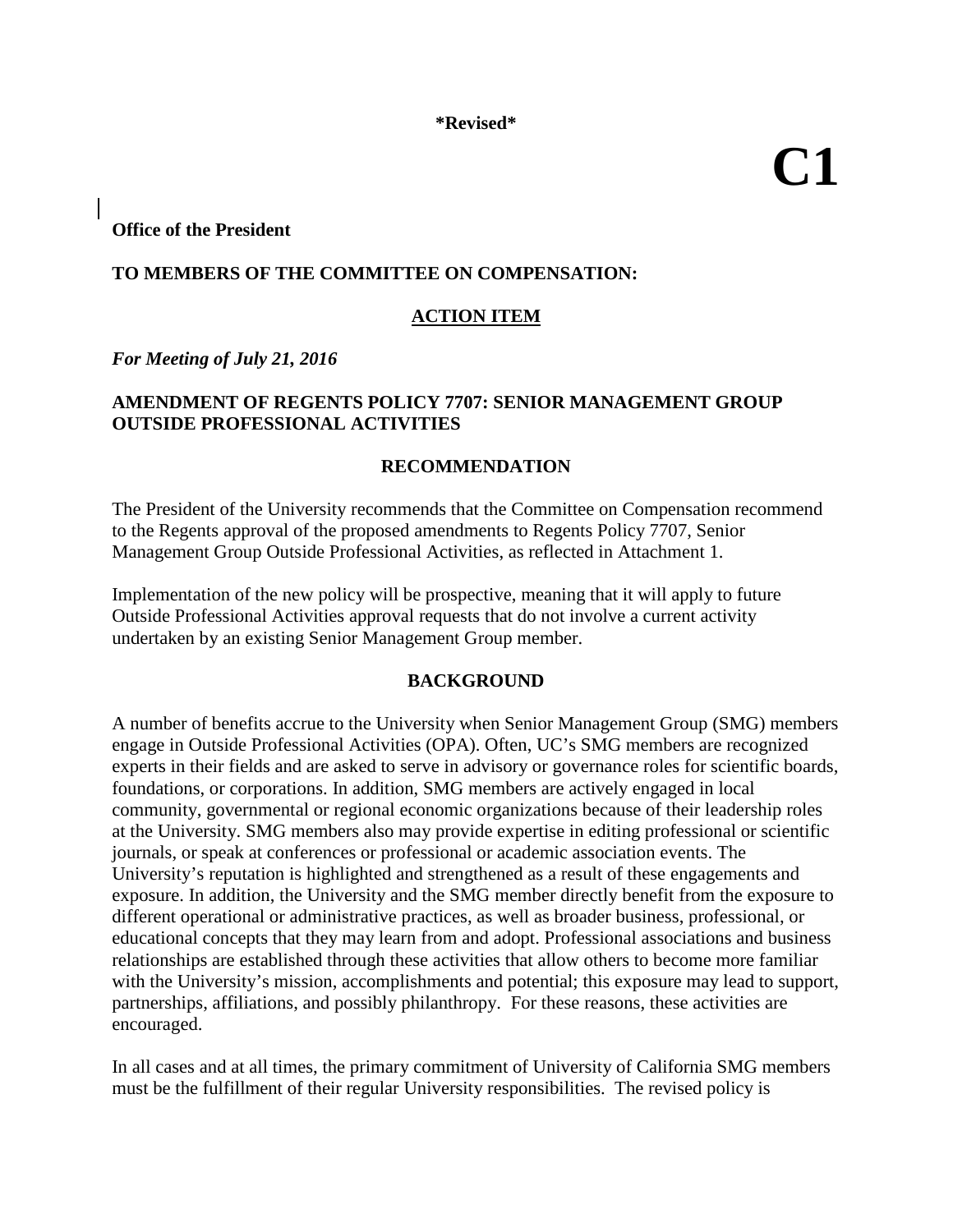## **COMMITTEE ON COMPENSATION -2- C1 July 21, 2016**

strengthened to prevent actual conflicts of interest or commitment. In addition, policy guidance is provided to address those activities that may give the appearance of conflict of interest or commitment even if there is no actual conflict. This policy applies to all SMG members at the University, including those SMG members who have underlying faculty appointments.

Regents Policy 7707, Senior Management Group Outside Professional Activities, was adopted in its current form in 2010. A discussion item regarding proposed changes to this policy was presented during a special meeting of the Committee on Compensation in May 2016. Based on feedback received from the Regents during this meeting, this item proposes additional changes to Regents Policy 7707. The proposed changes provide an additional level of review and approval to help protect the University against actual and perceived conflicts of interest and/or commitment, as well as to ensure greater transparency. In addition, the proposed changes place further constraints on the number of permitted compensated activities, including compensated advisory roles, to a total of two concurrent activities. The proposed changes are summarized below.

## **Proposed Changes to the Existing Policy**

**Disclosure and Approving Authority:** The current OPA policy defines the Approving Authority as the person or office to whom an individual reports. The proposed change would add another level of approval so that the requestor's manager would review the proposed activity, and if appropriate, sign off on the request, passing it to the next higher level manager for further review and approval. Since some SMG members report to another SMG member who reports to the Chancellor, Laboratory Director, or President, this proposed change ensures that the Chancellor, Laboratory Director or President will always be included in the review and approval process.

- For SMG members who report to another SMG member who reports to the Chancellor, Laboratory Directory or President, the immediate manager and the Chancellor (for campus SMG members), the Laboratory Director, or the President will be the Approving Authorities.
- For SMG members who report directly to the Chancellor or Laboratory Director, the Chancellor or the Laboratory Director and the President will be the Approving Authorities.
- For SMG members who report directly to the President, the President and the Chairman of the Board of Regents will be the Approving Authorities.
- For SMG members who report directly to the Regents, the Chairman and the Vice Chairman of the Board of Regents will be the Approving Authorities.

In addition, the policy has been clarified to reinforce the existing requirement that SMG members must obtain approval for all OPA, whether compensated or uncompensated, before they may engage in the activity or announce participation in the activity.

Currently, SMG members are required to complete two forms when seeking approval of their outside activities:

- the OPA Approval Form, and
- the Detailed Information Form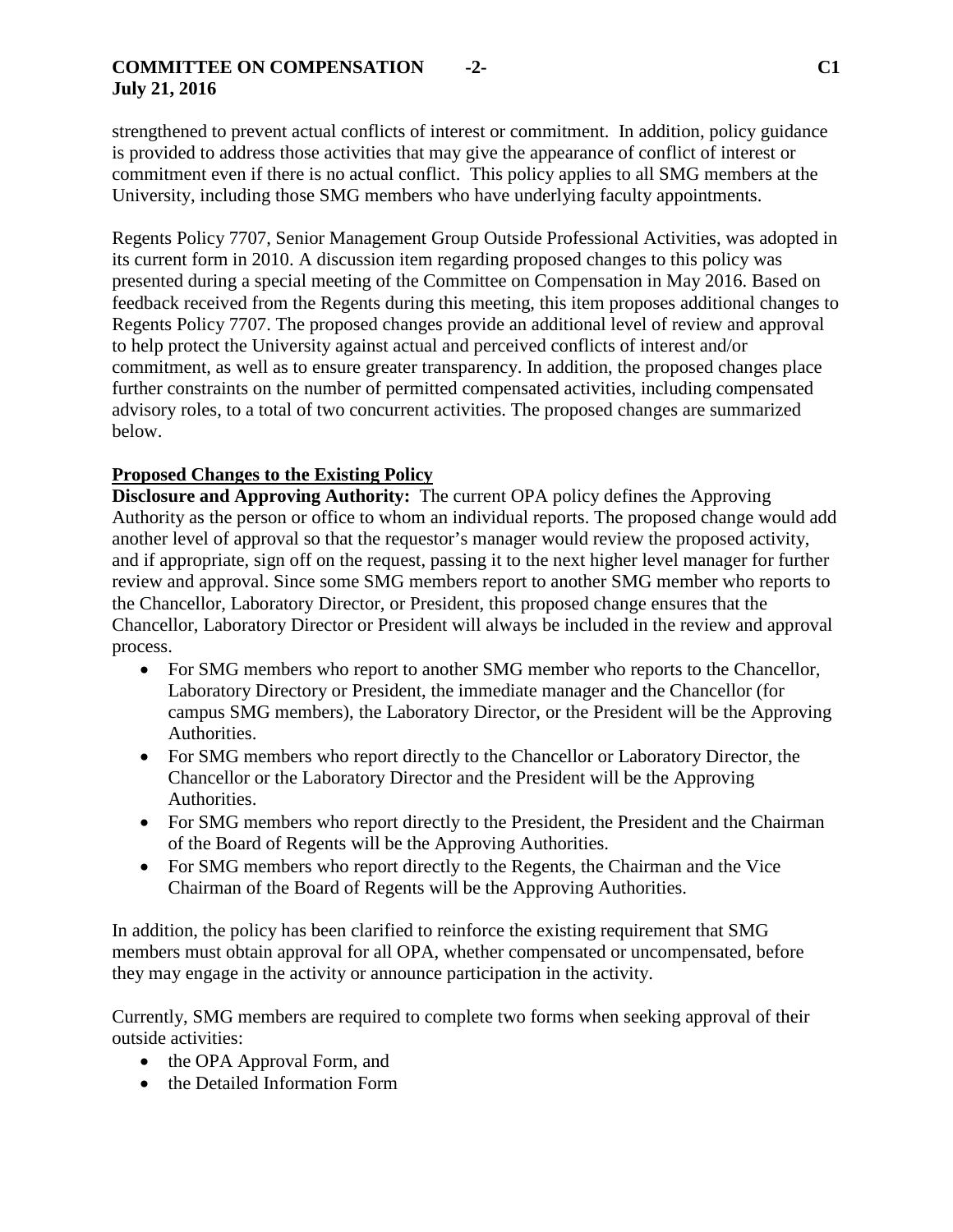#### **COMMITTEE ON COMPENSATION -3- C1 July 21, 2016**

The forms are intended to provide the necessary details of the proposed activity so that the Approving Authorities can make an informed decision and approve or deny the SMG members' request. These forms capture specific information about the OPA service, whether the service is compensated or not, and the details of any compensation, equity or deferred compensation, along with the amount of time anticipated to perform the service. In addition, the Detailed Information Form collects details on newly proposed compensated activities and requires disclosure of the entity name, nature of the business and its location, as well as proposed income including payments, loans, gifts, and travel or expense reimbursements. This form also requests disclosure of any investment in the entity and whether this constitutes more than 10 percent ownership/interest. It also requests information and description of any possible conflict of interest issues.

In addition to these currently required forms, the proposed changes to policy would require the SMG member to submit a statement describing the benefits that accrue to the University for any proposed OPA. This new requirement applies to all service, whether compensated or uncompensated, and irrespective of whether the service is with a for-profit or not-for-profit organization.

Another proposed change to the policy clarifies the review and approval process and timeline, creating a separate review process for new activities. New activity requests can occur at any time during the year. The SMG member would provide full disclosure of the details of the proposed service, including any compensation, the time commitment, and the benefits that accrue to the University if the service were to be approved. The request will be reviewed by an independent committee to assess whether the request presents conflicts of interest or commitment, or the appearance of conflicts. The committee will then present their analysis and recommendation to advise the Approving Authorities, who make the final decision on whether to approve the request. The turnaround time for reviewing and approving or denying any new activity will be no more than 30 calendar days from the date of receipt of a complete packet of materials.

Each year, SMG members are also required to request approval for ongoing, recurring OPA prior to the beginning of the calendar year. Reviews will be conducted for those ongoing OPA that have changed materially from the preceding year. Materiality may include changes in compensation (form or amount), time commitment, changes in organizational status, e.g., mergers, acquisitions, relationships with the University or its entities, or changes (legal or other) that affect its reputation in the community.

Another amendment to the policy would implement a mid-year report to be presented to the Regents' Committee that oversees compensation, so that Regents would receive details on new activities that were approved since January each year. The regular end-of-year report will continue to be produced and will be presented publicly to the Regents.

**Actual or Perceived Conflicts of Interest and Reputational Risk:** Section III.D.3 of the current OPA policy describes "Actual or Apparent Conflict of Interest and/or Commitment." Instances may occur in which there may be an appearance of a conflict of interest even though the SMG member does not have a financial interest in the decision or direct involvement in